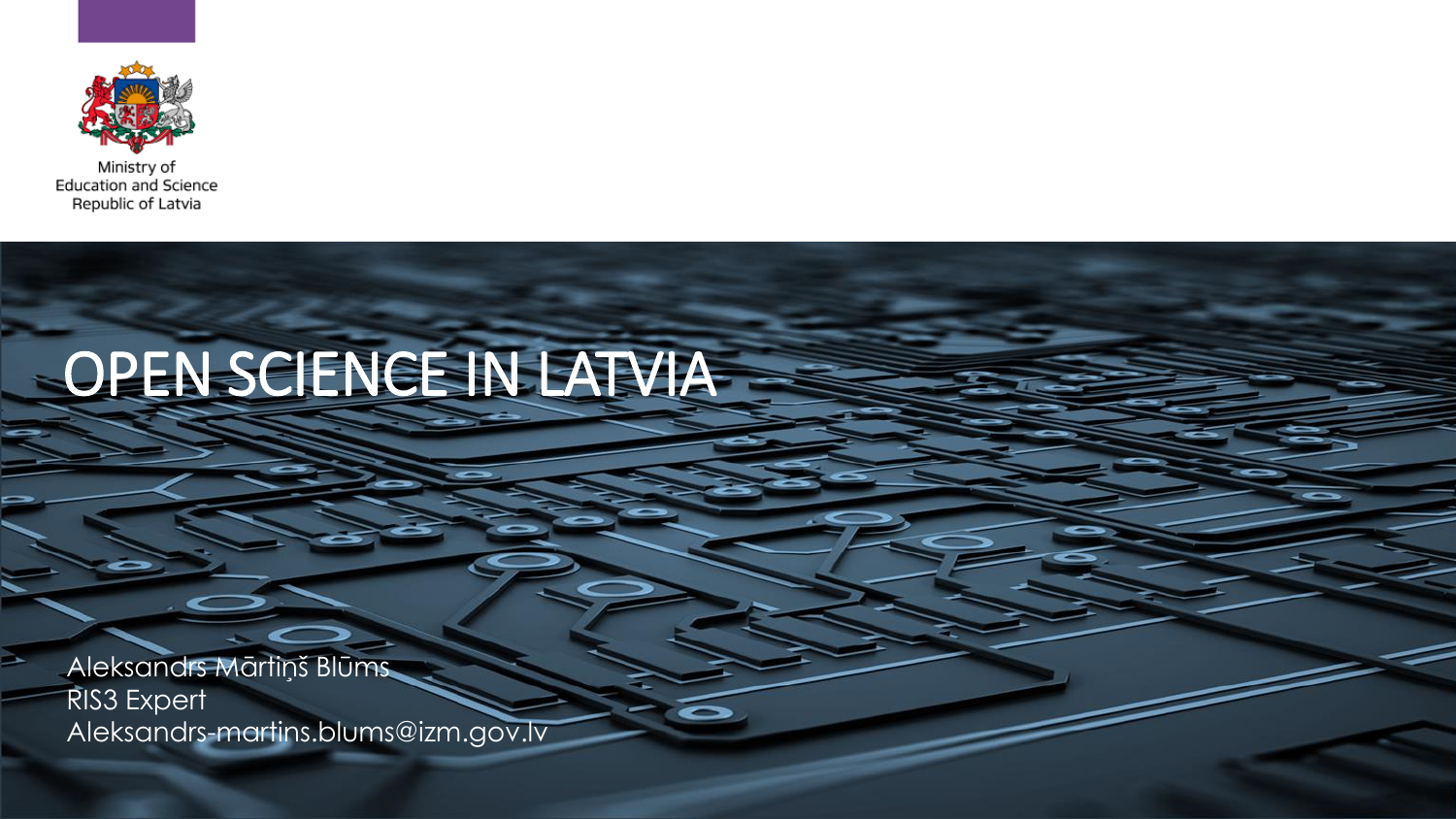

### **LATVIAN OPEN SCIENCE STRATEGY TIMELINE**

Ministry of **Education and Science** Republic of Latvia

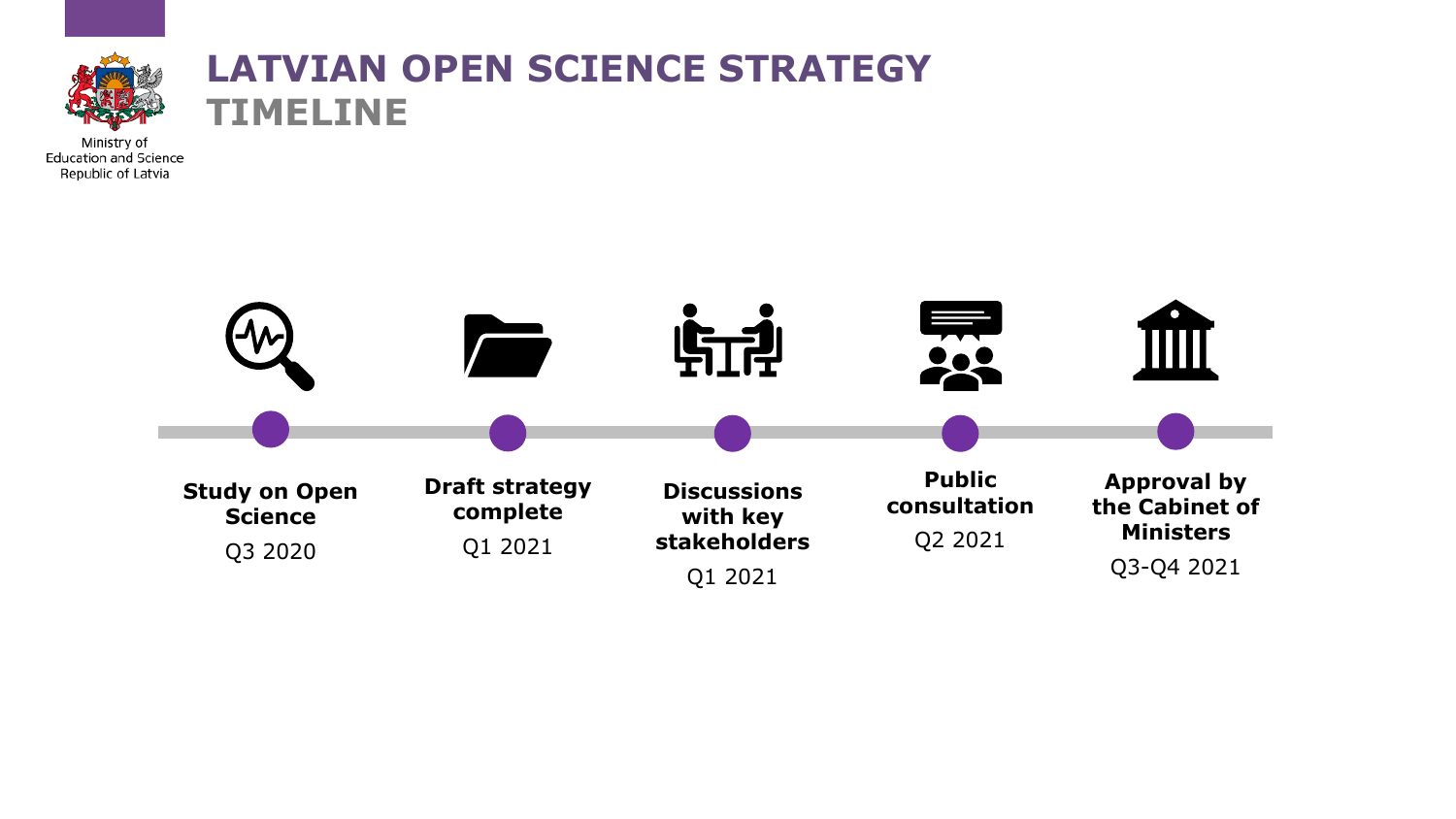

### **3 PILLAR STRUCTURE**

Ministry of<br>Education and Science<br>Republic of Latvia

| 1. Open Access              | 2. FAIR Data | 3. Citizen Science |  |  |  |  |  |  |
|-----------------------------|--------------|--------------------|--|--|--|--|--|--|
| Requirements & Incentives   |              |                    |  |  |  |  |  |  |
| E-infrastructures and Tools |              |                    |  |  |  |  |  |  |
| <b>Skills</b>               |              |                    |  |  |  |  |  |  |
| State-of-the-art            |              |                    |  |  |  |  |  |  |
| Monitoring                  |              |                    |  |  |  |  |  |  |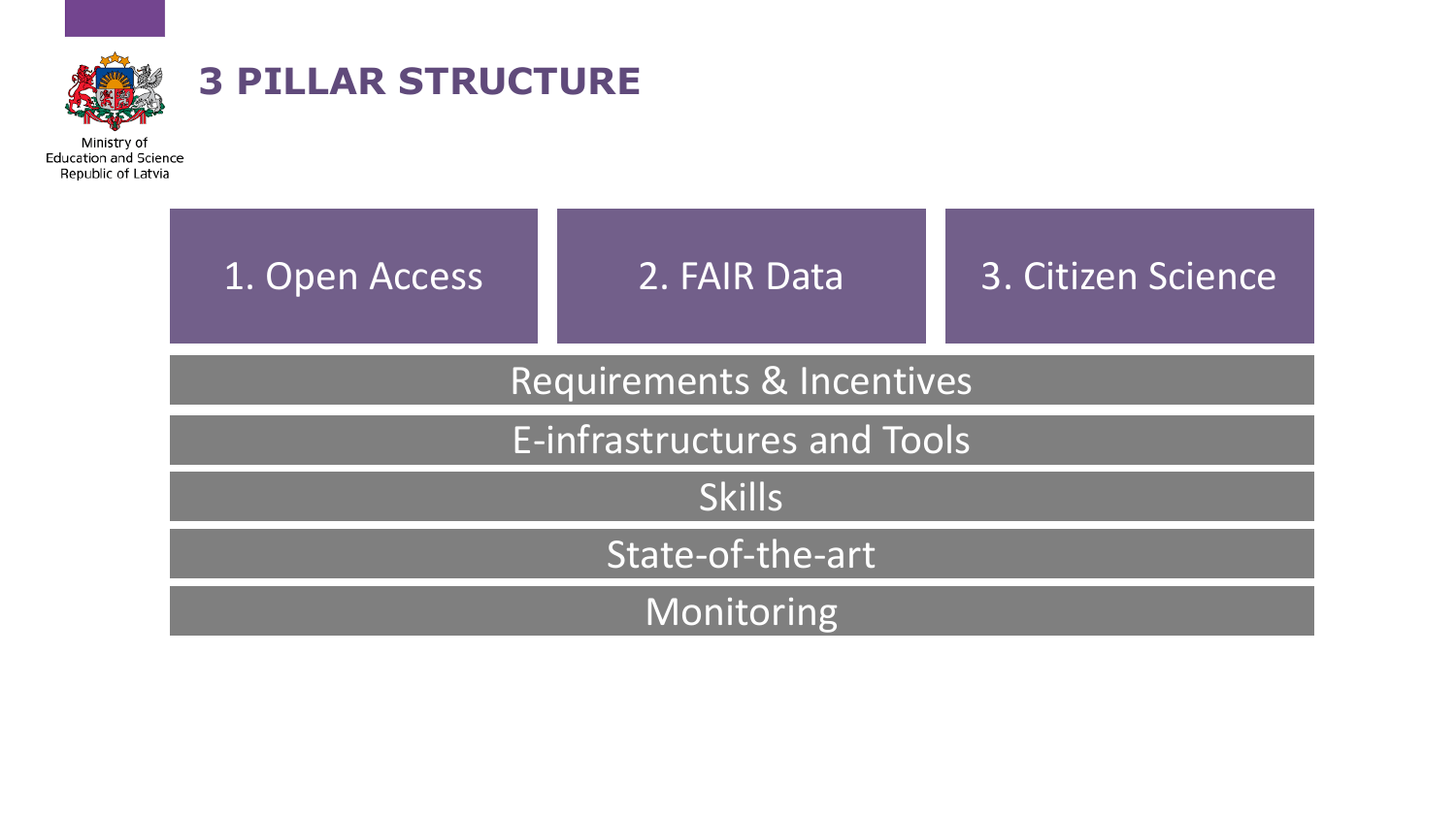

#### **STATE OF OPEN SCIENCE OPEN ACCESS**

**Education and Science** 

- **>** Average position in EU
- Year-on-year growth
- > Huge variability depending on data source (WoS/Scopus/Scopus+Unpaywall)
- **>** High percentage of Gold OA publications
- **>** OA encouraged in many programs, not yet mandatory
- APCs are eligible costs in state funded programs
- Self-archiving strongly encouraged in recent programs

Percentage of Open Access publications in total publications, by

country

Source: Consortium's own analysis - Reference date: 2009-2018

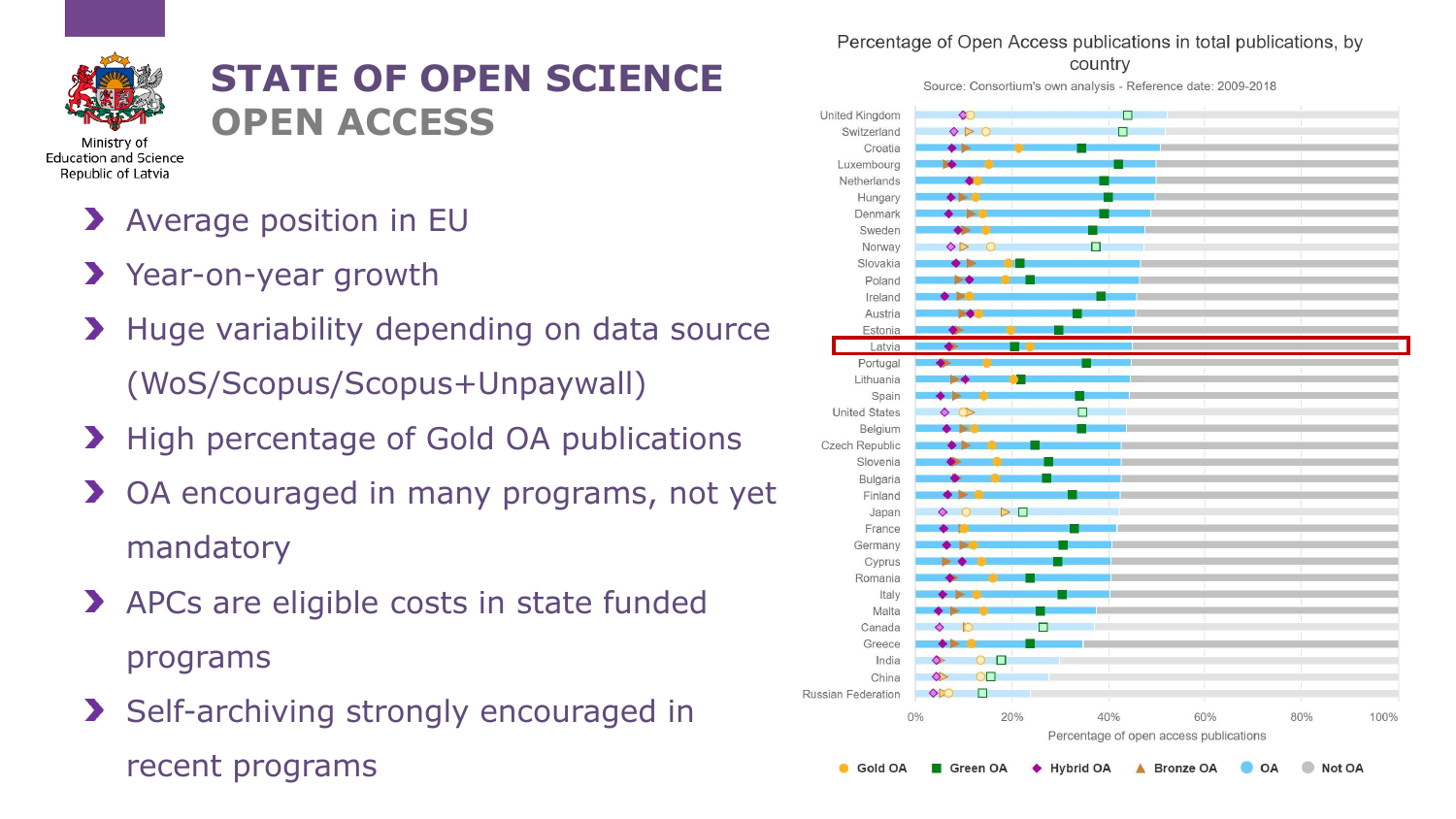

### **OPEN SCIENCE STRATEGY OPEN ACCESS**

Ministry o Education and Science Republic of Latvia

> All State funded research publications must be Green or Gold OA without an embargo period

- Increasingly centralized journal licensing, transformative agreements
- OA guidelines for researchers, encouraging including APC costs

Centralized hub for publication data/metadata (integration with national CRIS system, antiplagiarism database)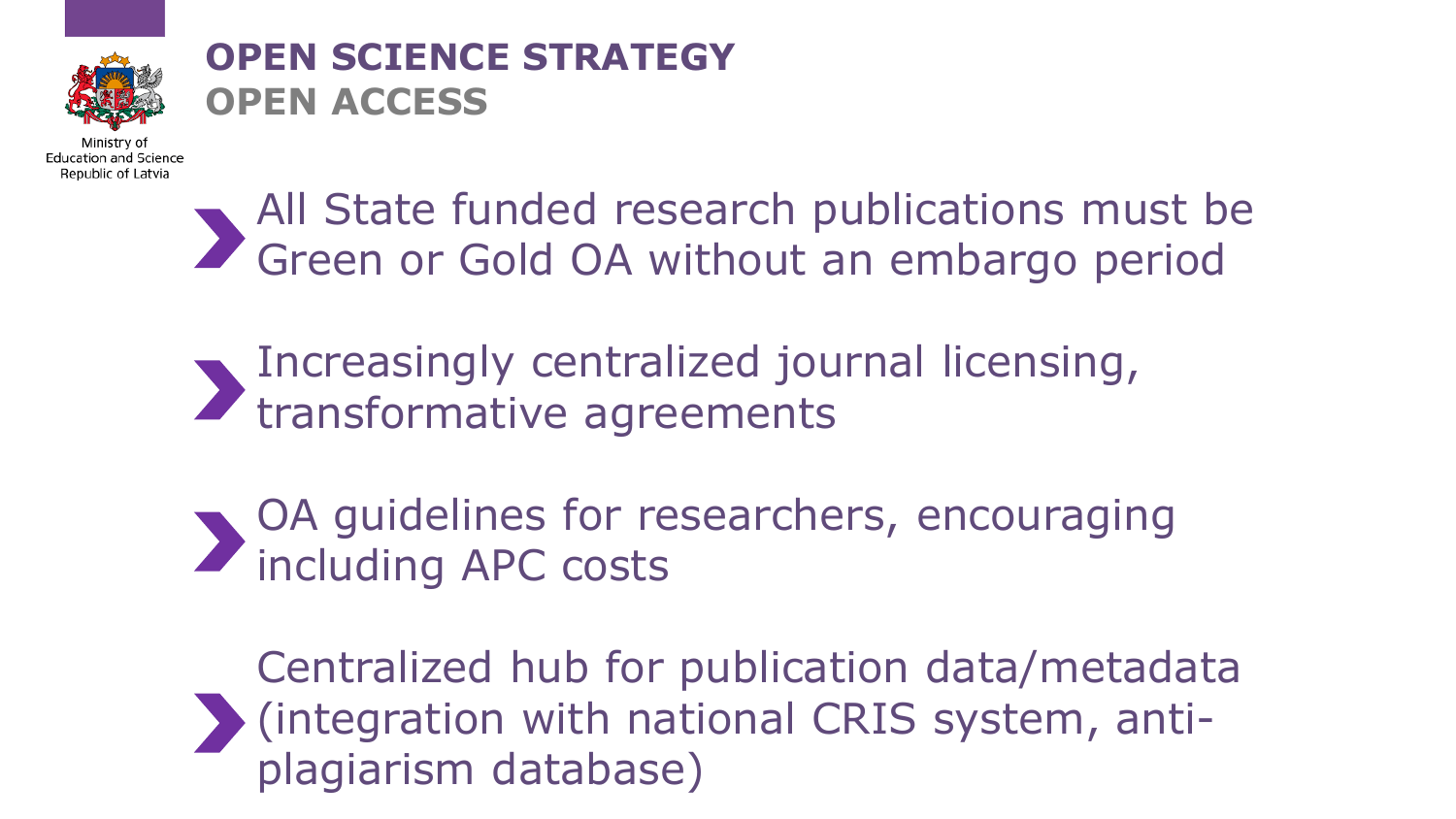

#### **STATE OF OPEN SCIENCE FAIR DATA**

- Good RDM practice seen by many researchers as burden\*
- **> No national DMP requirements**
- > No monitoring system for FAIR data
- **>** Research data repositories slowly emerging
- Some investments in e-infrastructures via ESFRI
- Several projects incl. EOSC Nordic, OpenAIRE
- First Data Steward vacancy at Riga Stradiņš University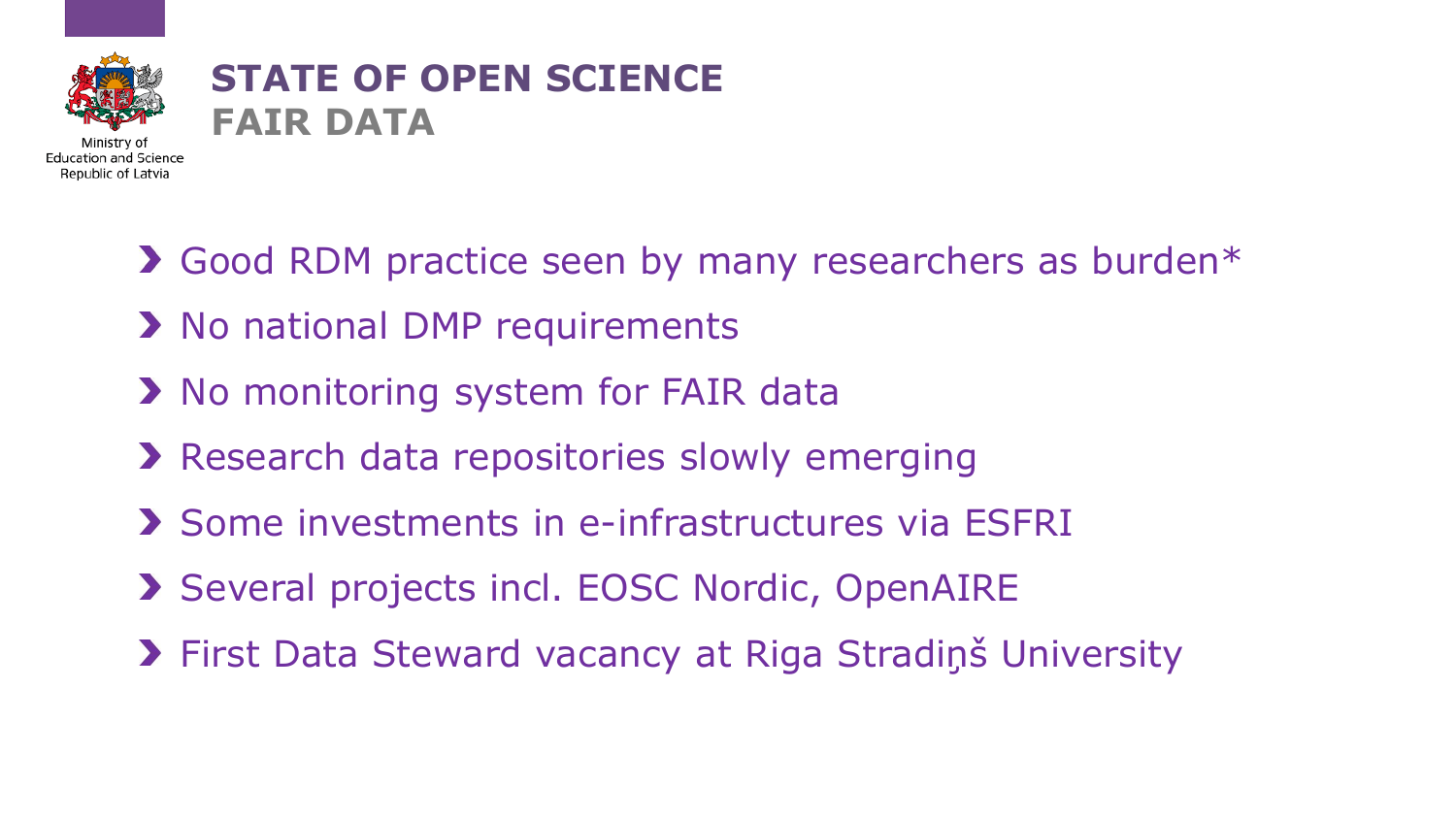

### **OPEN SCIENCE STRATEGY FAIR DATA**

**Education and Science** Republic of Latvia

> Standardized **Data Management Plans (DMPs)**

Principles: minimal burden to researchers, international templates, machine-actionable and connected to CRIS systems

DataverseLV **Research Data Repository Network**

Participation in the **European Open Science Cloud** Commitments for Partnership: 3.5M Financial; 2M in-kind

#### **PRINCIPLES**

Research data **open by default**



Research data, metadata, einfrastructures **as FAIR as possible**

**DataverseLv** 

| <b>DMP</b> ONLINE | My Dashboard                           | Create plans  | Reference v | Help  |          | <b>N</b> Language v |  |
|-------------------|----------------------------------------|---------------|-------------|-------|----------|---------------------|--|
|                   | Covid interviews                       |               |             |       |          |                     |  |
|                   | <b>Project Details</b>                 | Plan overview | Write Plan  | Share | Download |                     |  |
|                   | expand all   collapse all              |               |             |       | 2/13     |                     |  |
|                   | Data Collection (2 / 2)                |               | ٠           |       |          |                     |  |
|                   | Documentation and Metadata (0 / 1)     |               | ٠           |       |          |                     |  |
|                   | Ethics and Legal Compliance (0 / 2)    |               | ٠           |       |          |                     |  |
|                   | Storage and Backup (0 / 2)             |               |             |       |          | ٠                   |  |
|                   | Selection and Preservation (0 / 2)     |               |             |       |          | ٠                   |  |
|                   | Data Sharing (0 / 2)                   |               |             |       |          | ٠                   |  |
|                   | Responsibilities and Resources (0 / 2) |               |             |       |          | ٠                   |  |
|                   |                                        |               |             |       |          |                     |  |

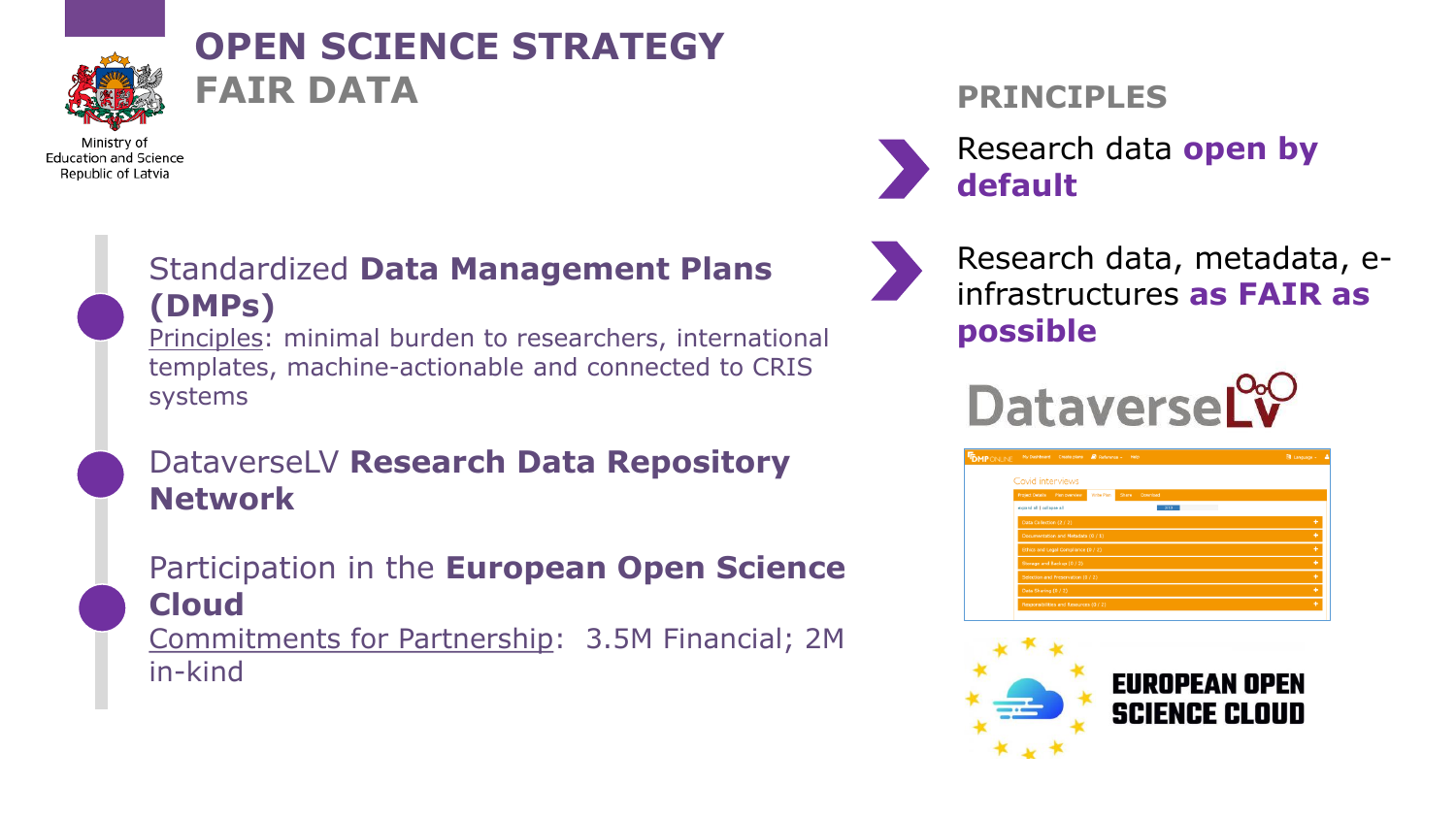

### **PROPOSAL FOR A DATA STEWARDS PROGRAM**

**Education and Science** Republic of Latvia

Main instrument for increasing RDM skills and encouraging use of e-infrastructures and tools

- Developing general and field-specific skills and practice
- **Joint coordination and trainings**
- Potential for Nordic-Baltic cooperation
- Current proposal: ~30 Data Stewards @ Postdoc salary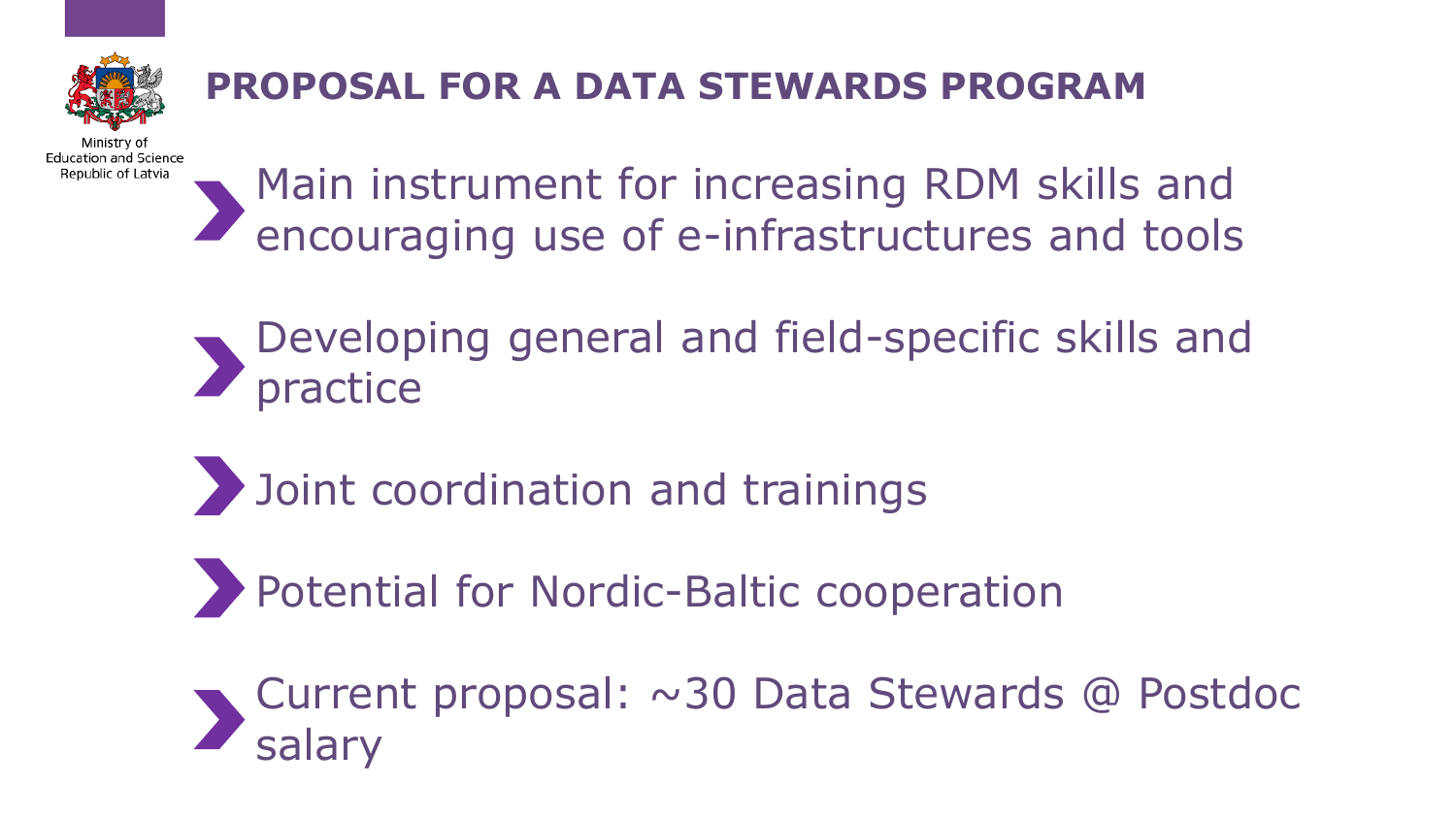



Ministry of<br>Education and Science<br>Republic of Laty

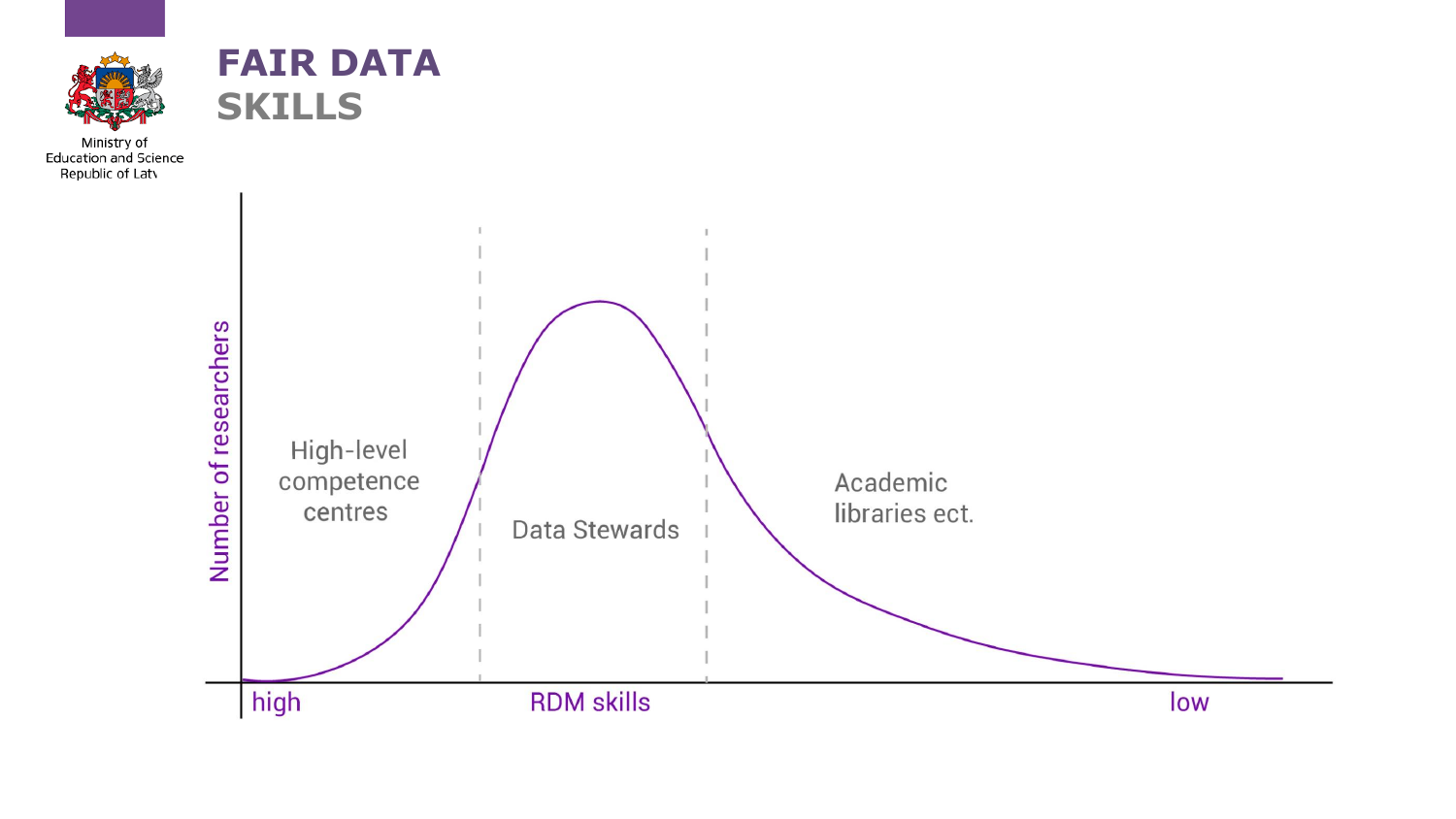

### **STATE OF OPEN SCIENCE CITIZEN SCIENCE**

15+ initiatives in Latvia\* Wide range of fields of Science (natural sciences, humanities, etc) High-level political support Integral part of strategic communication

(researchLatvia)



Several events organized by the Ministry

Pandemic **Diaries** Pandē  ${\bf d}$  i e n a s  ${\bf e}$  um  $\equiv$ -grāmata

Nature Data



**DABAS DATI**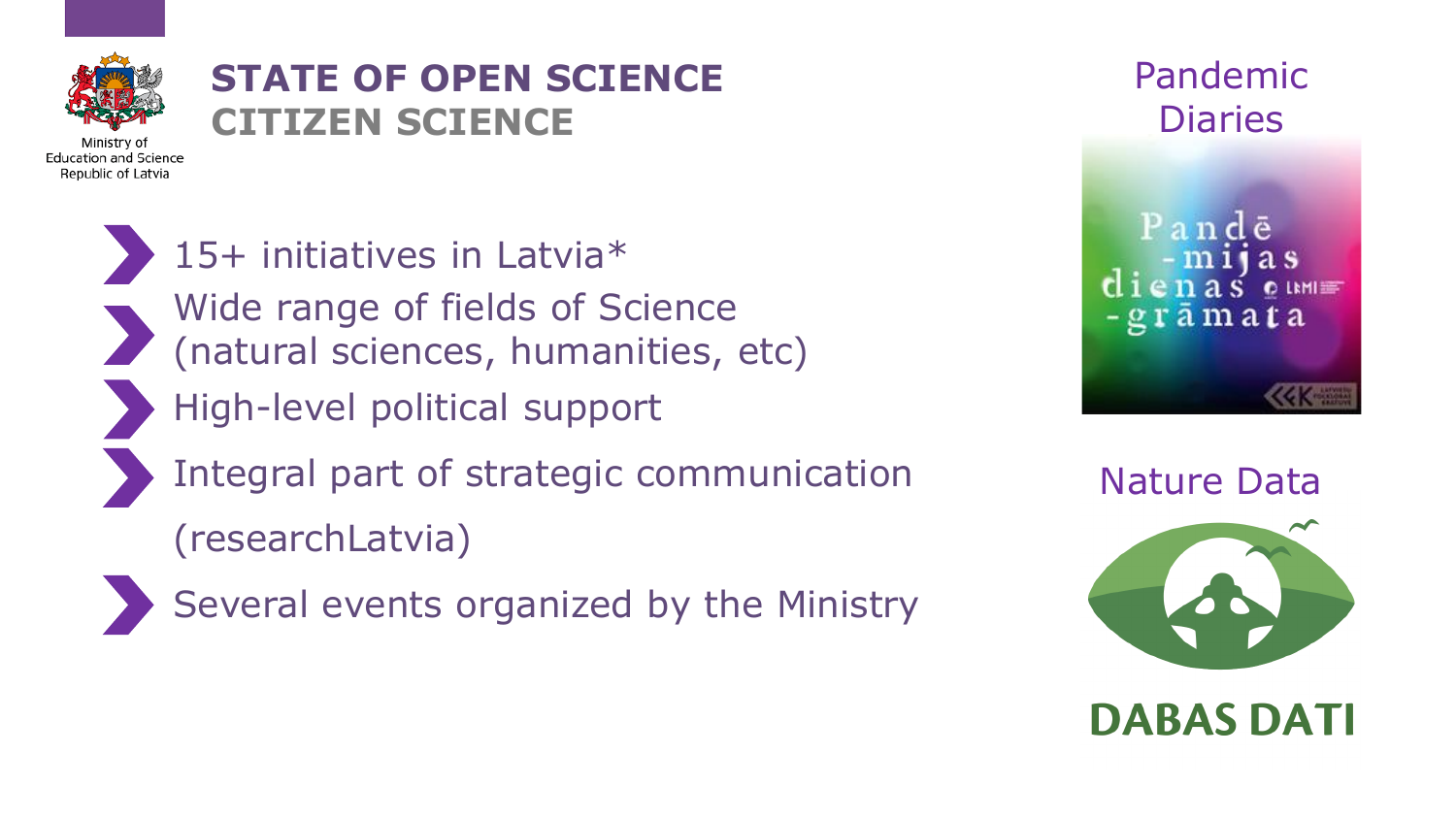



#### **OPEN SCIECE STRATEGY CITIZEN SCIENCE**

Societal involvement in all stages of the research process

- Emphasis on co-creation; benefits must accrue to society and science
- Strategy incorporates ESCA 10 principles of Citizen Science\*

Support from the Ministry: researchLatvia platform and research data infrastructures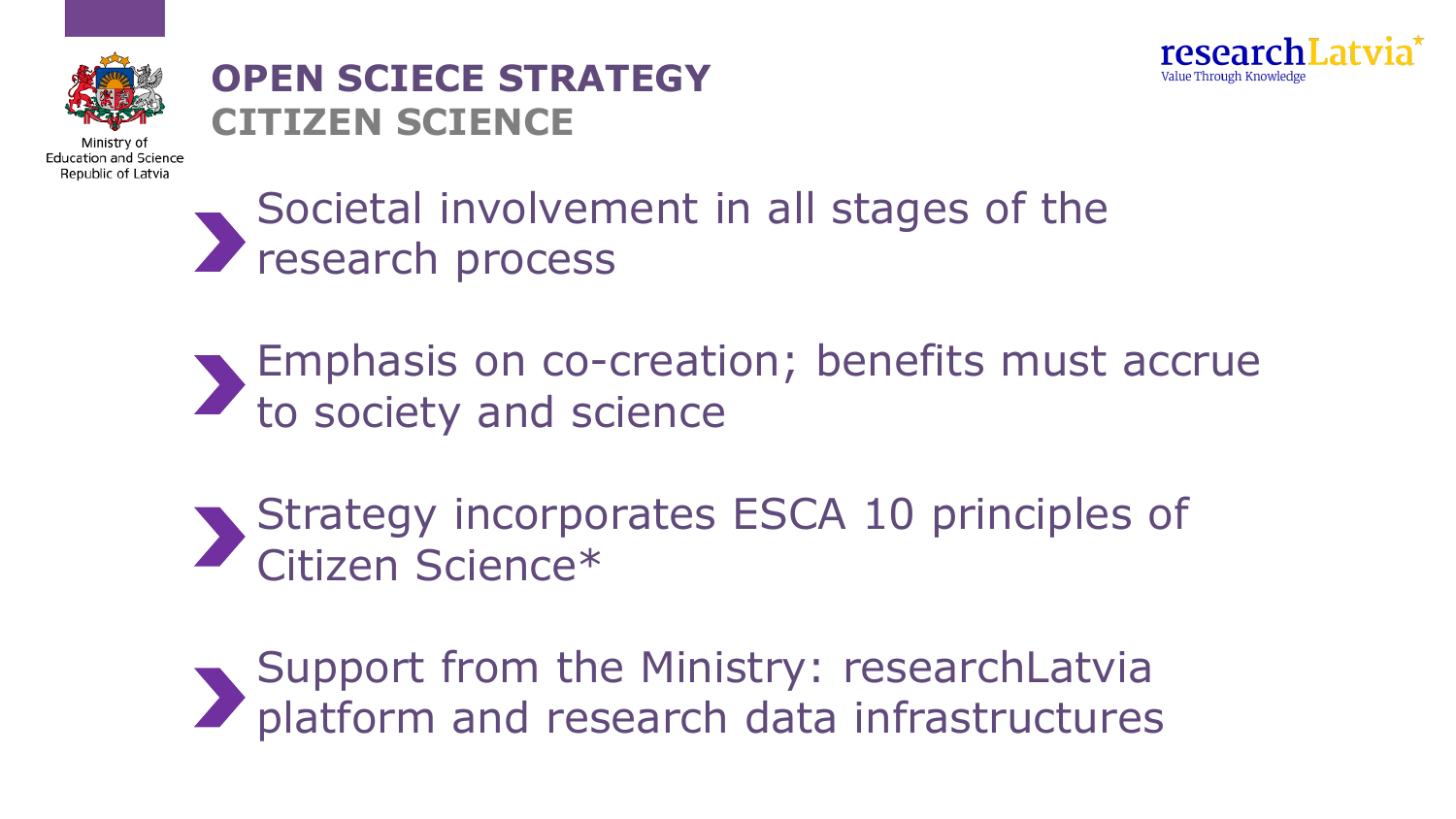

### **OPEN SCIENCE STRATEGY MISCELLANEOUS**

**Education and Science** Republic of Latvia

- **Integration of Open Science criteria in research institution evaluation**
- **X** Nomination of National Open Science Coordinator
- **> Active participation in ERAC SWG OSI, CoNOSC and other groups**
- Implementing a monitoring system based on OpenAIRE Monitor
- **Encouraging research institutions to develop Open Science strategies**
- Encouraging 1-2 Latvian organizations to join the EOSC association
- Giving national mandate to a member organization
- **>** Long-time archiving of digital objects
- **>** Registering researchers in ORCID, RIs in ROR
- **Providing DOIs to digital object repositories**
- **>** Opening API of National CRIS system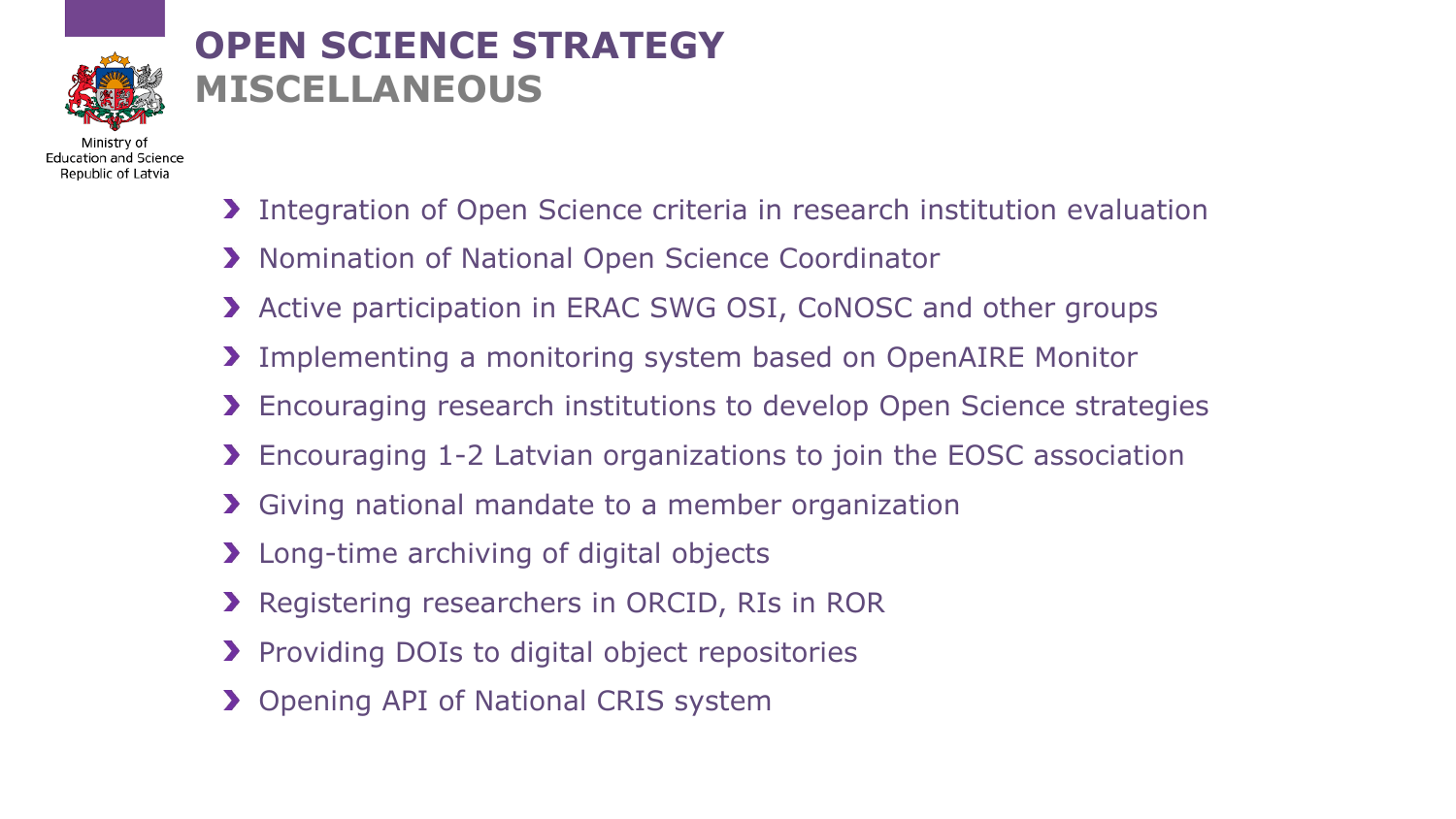

### **JOINT SERVICES CENTER HIGHER EDUCATION AND RESEARCH**

Ministry o **Education and Science** Republic of Latvia

- **> Modeled on CSC in Finland**
- University-led initiative
- **> Objectives:** 
	- Reducing the fragmentation of service providers
	- **>** Providing economies of scale
	- **>** Concentrating technical expertise
- Co-funded between universities and the Ministry
- > Client-orientation; cooperation with private-sector
- Innovation through procurement; active use of Open Source
- **> Membership in intl. organizations/networks**

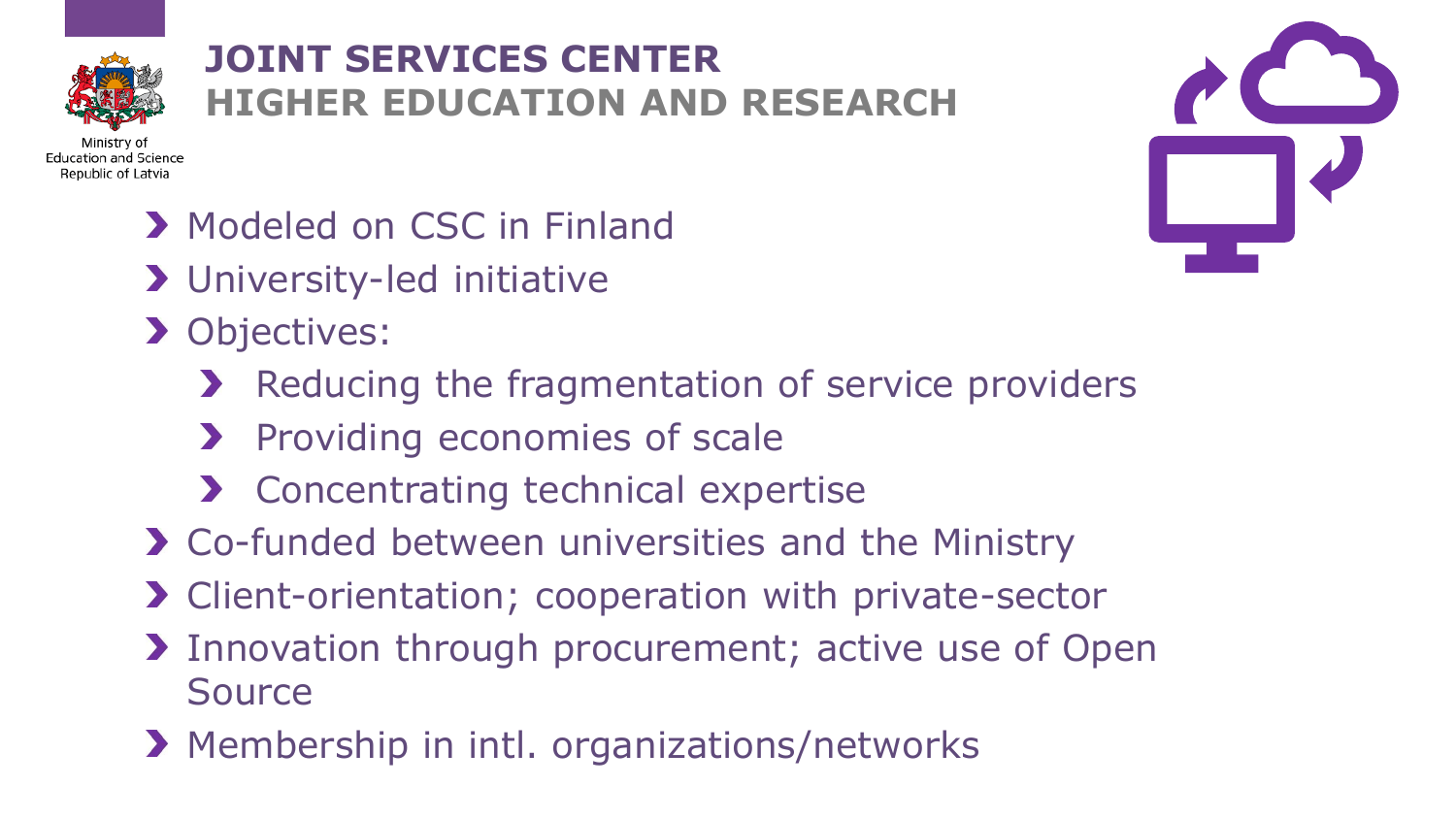

### **JOINT SERVICES CENTER HIGHER EDUCATION AND RESEARCH**

Ministry of **Education and Science** Republic of Latvia

## Services:

Academic network / GEANT **>> CRIS systems** Dataverse network **>>** CRIS systems eduGAIN IDP / ESCI services MikroTik Genome Data Network Possibly HPC